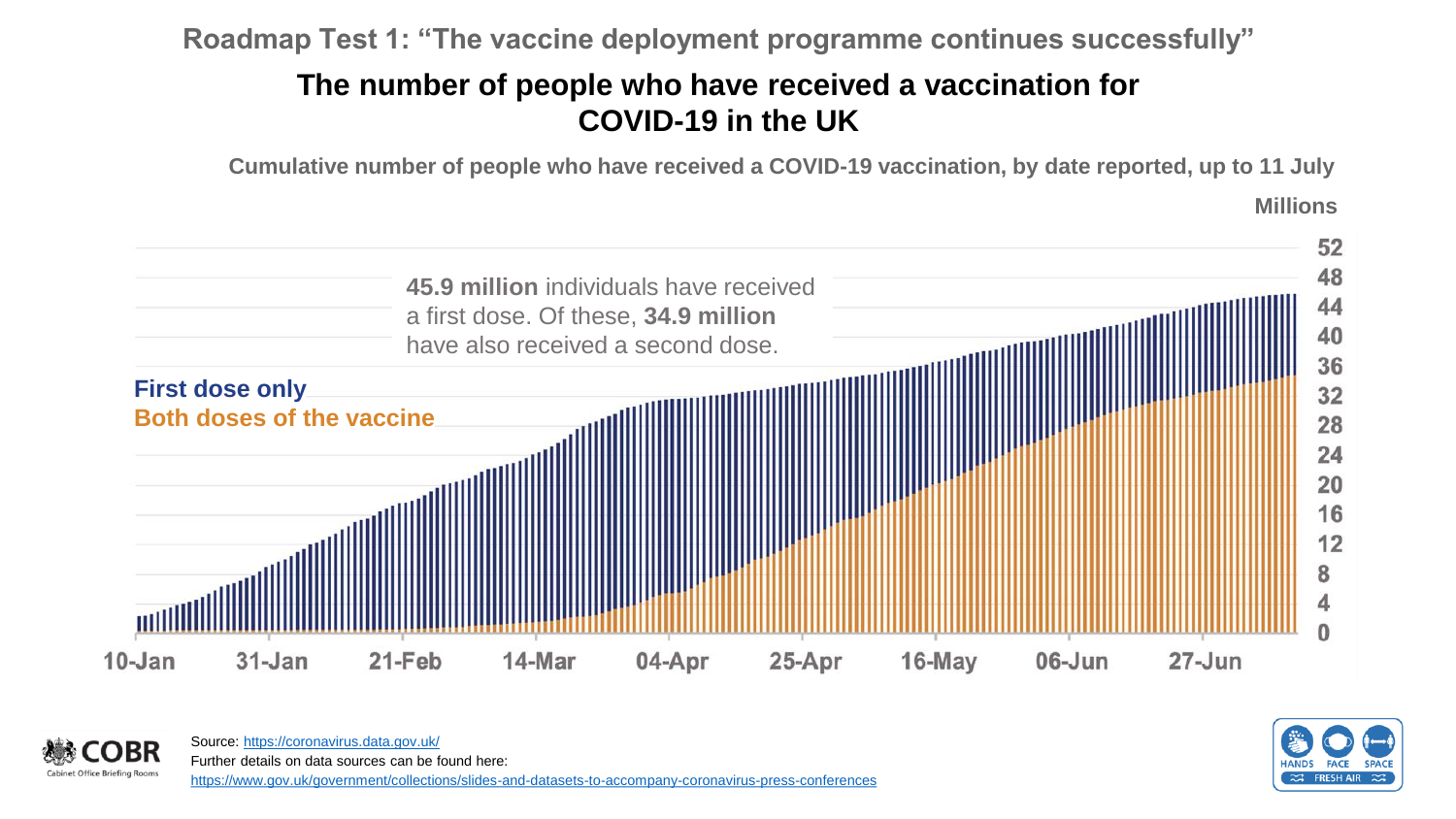**Roadmap Test 2: "Evidence shows vaccines are sufficiently effective in reducing hospitalisations and deaths in those vaccinated"**

**Protection against symptomatic cases of the Delta variant after one and two doses of the vaccine**





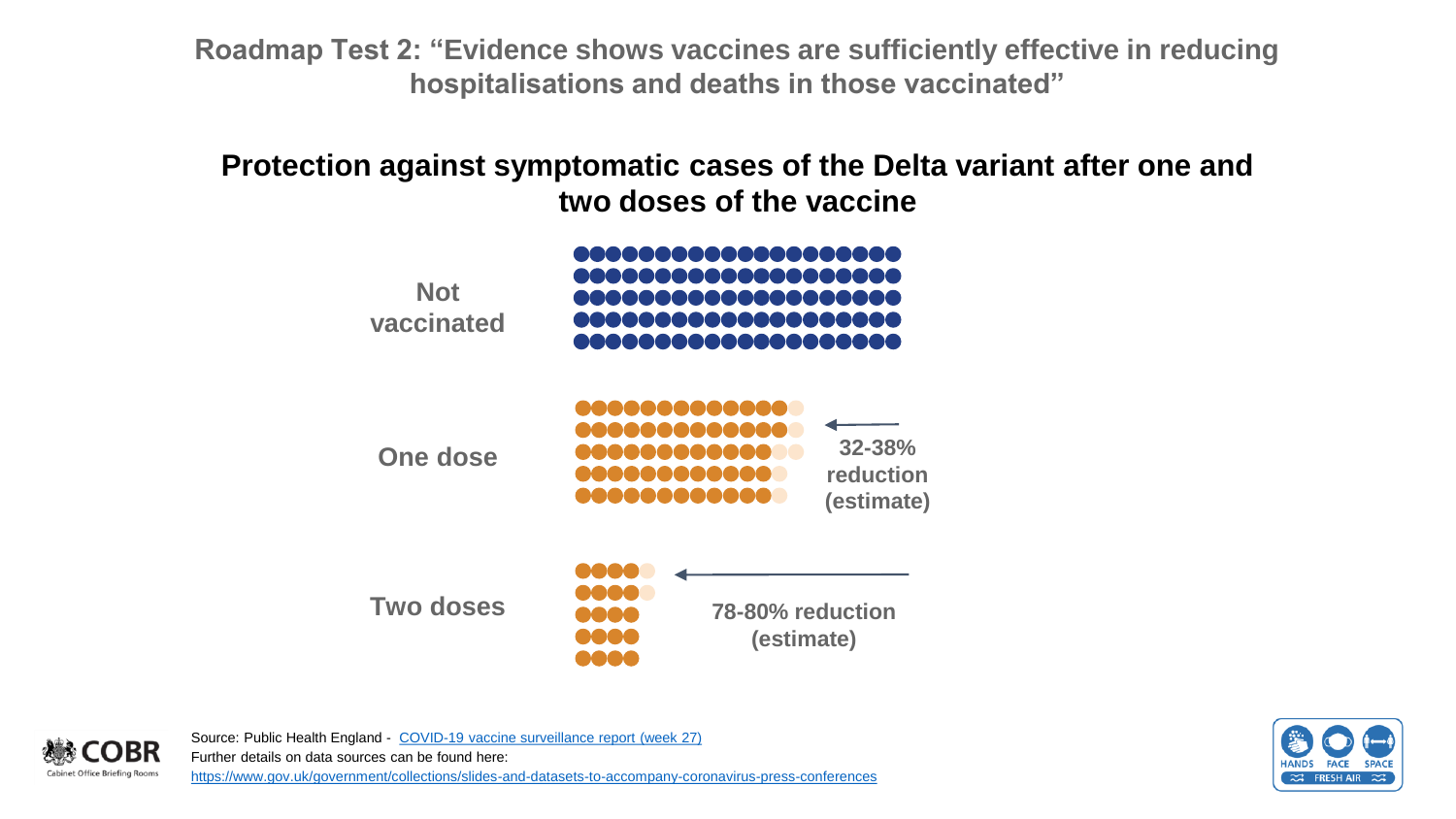**Roadmap Test 2: "Evidence shows vaccines are sufficiently effective in reducing hospitalisations and deaths in those vaccinated"**

**Estimated reduction in hospitalisations from the Delta variant after one and two doses of the vaccine**



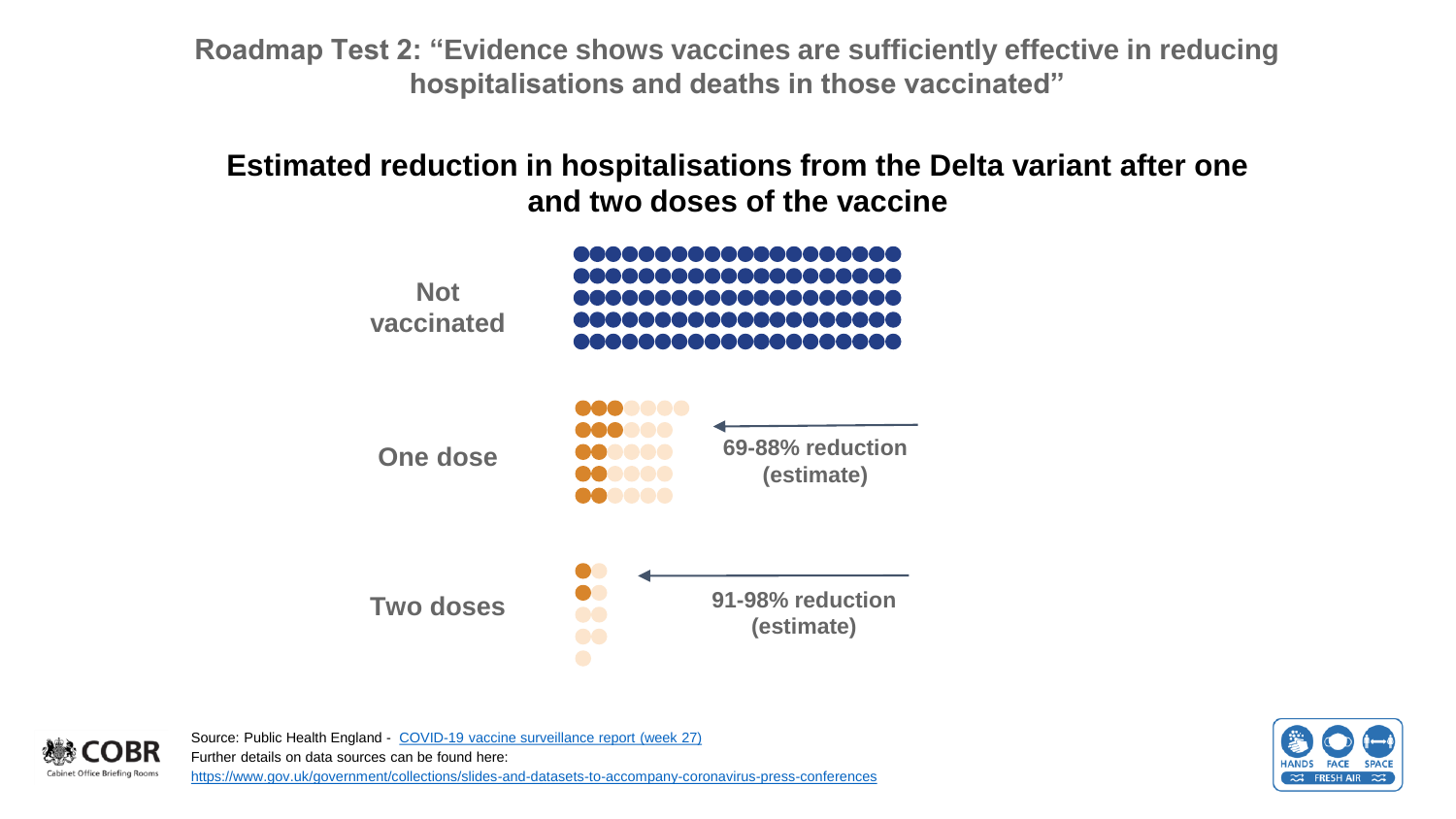**Roadmap Test 3: "Infection rates do not risk a surge in hospitalisations which would put unsustainable pressure on the NHS"**

# **The number of people in hospital with COVID-19 in the UK**

**Number of people in hospital each day, up to 8 July**





Source:<https://coronavirus.data.gov.uk/> Further details on data sources can be found here: Cabinet Office Briefing Room <https://www.gov.uk/government/collections/slides-and-datasets-to-accompany-coronavirus-press-conferences>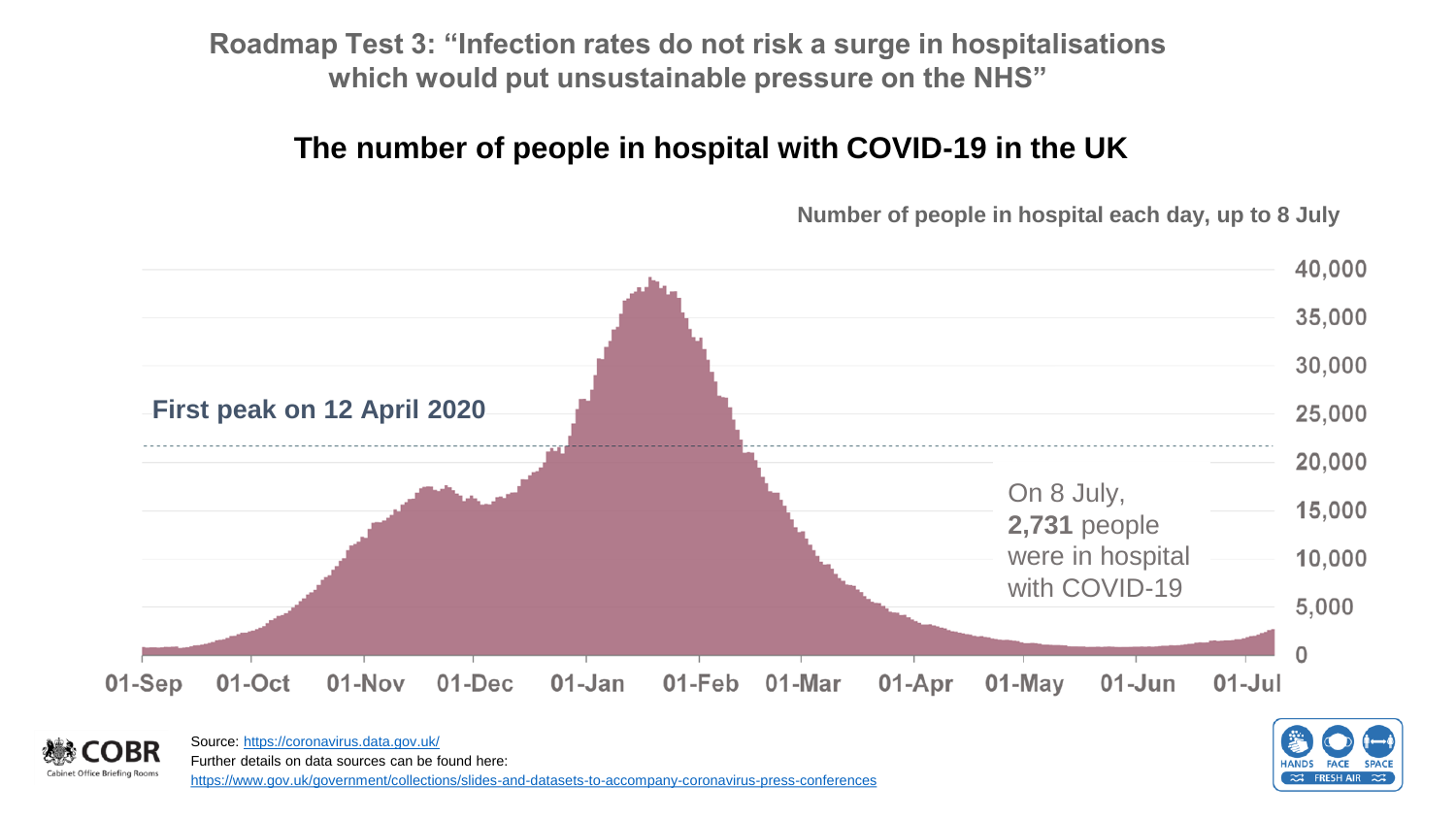**Roadmap Test 3: "Infection rates do not risk a surge in hospitalisations which would put unsustainable pressure on the NHS"**

### **Cases, hospital admissions and deaths in the autumn wave in England, compared to the current wave**

**Autumn wave start: 5th August 2020 Current wave start: 3rd May 2021**



**Days since wave start**



Source:<https://coronavirus.data.gov.uk/> Further details on data sources can be found here:

Cabinet Office Briefing Rooms

<https://www.gov.uk/government/collections/slides-and-datasets-to-accompany-coronavirus-press-conferences>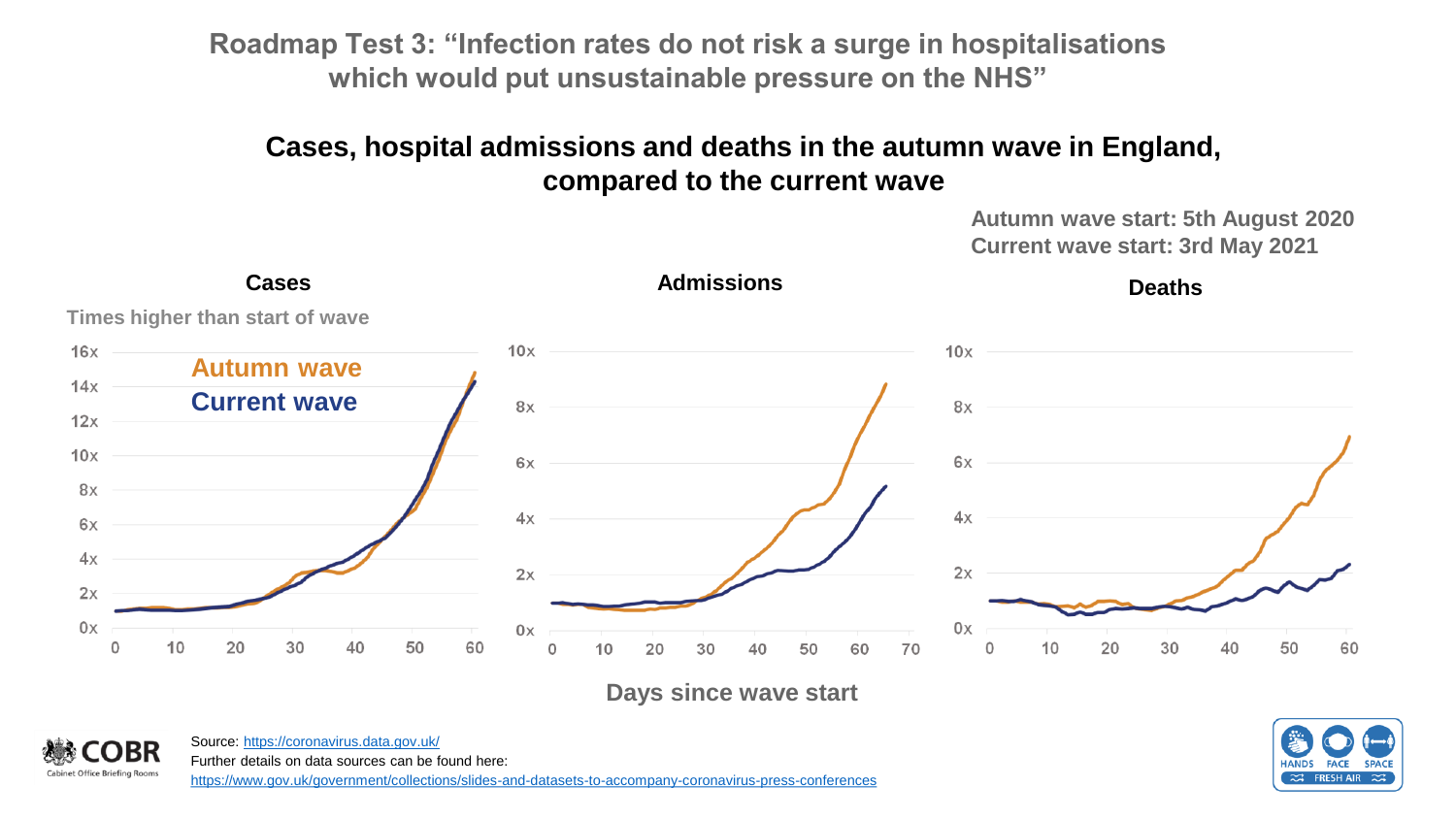**Test 4: Our assessment of the risks is not fundamentally changed by new Variants of Concern**

## **The number of cases associated with Variants of Concern (VOCs) in the UK, up to 7 July**

| <b>Variant of</b><br><b>Concern</b> | <b>Total confirmed</b><br>and probable<br>cases | <b>Change since</b><br>last update on<br>30 June | <b>Share of cases</b><br>since last update |
|-------------------------------------|-------------------------------------------------|--------------------------------------------------|--------------------------------------------|
| <b>Delta</b>                        | 216,249                                         | $+54,268$                                        | 98.7%                                      |
| <b>Alpha</b>                        | 275,913                                         | $+680$                                           | 1.2%                                       |
| <b>Beta</b>                         | 1,073                                           | $+9$                                             | $< 0.1\%$                                  |
| Gamma                               | 254                                             | +8                                               | $< 0.1\%$                                  |

**NOTE: Not all identified cases are genomically sequenced, so some VOC cases may go undetected.** 



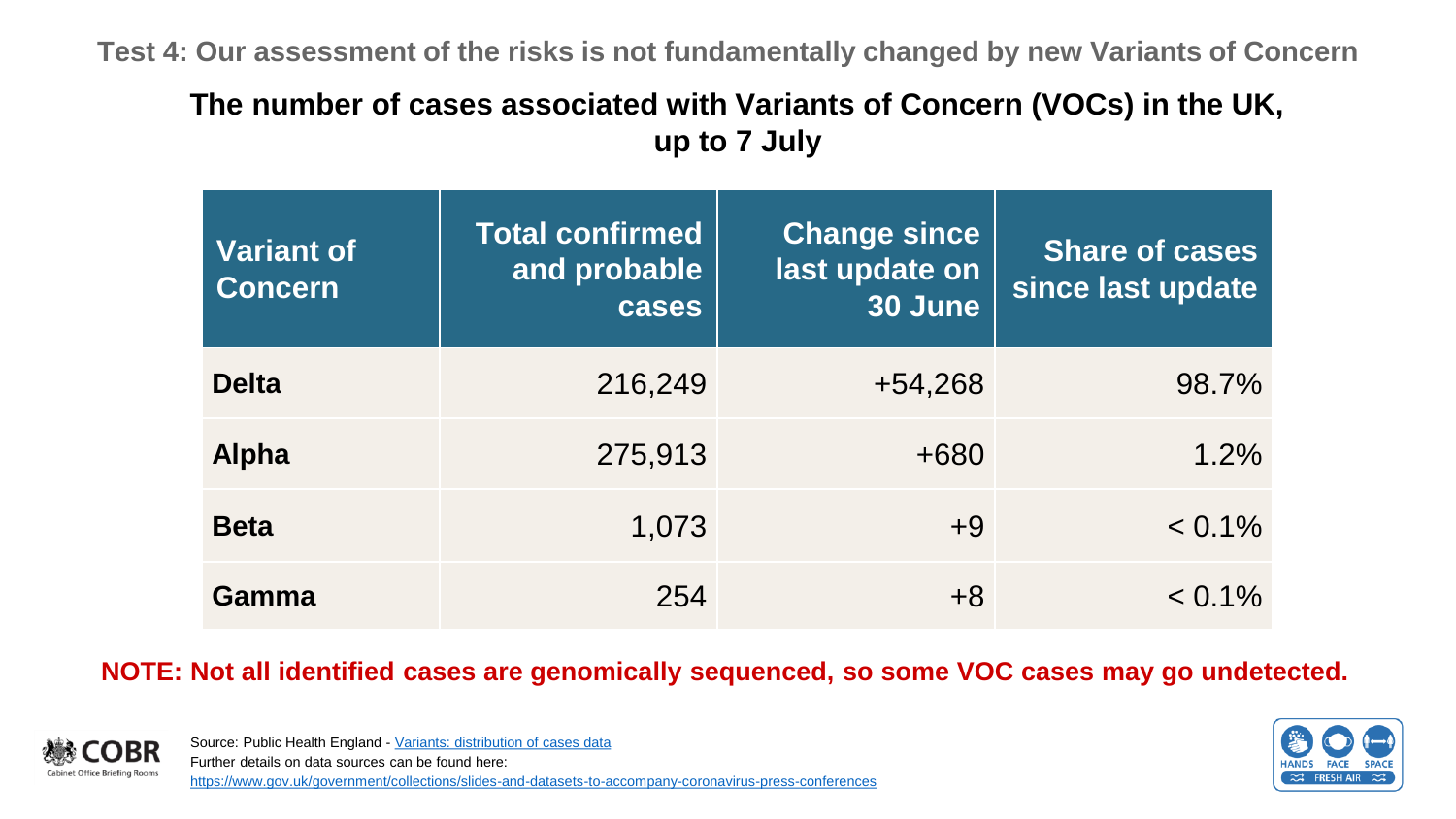# **Statistical notes**

#### **Number of people who have received a vaccination for COVID-19, UK:**

Number of people who have received a first dose or both a first and a second dose of a vaccination for COVID-19, by day on which the vaccine was reported. Data are reported daily, and include all vaccination events that are entered on the relevant system at the time of extract. This includes reported vaccines that were administered up to and including the date shown. England data includes vaccinations reported in the National Immunisation Management Service which is the system of record for the vaccination programme in England, including both hospital hubs and local vaccination services. Data are extracted at midnight on the date of report. Welsh data includes vaccinations reported in the Welsh Immunisation System. Data is extracted at 10pm on the date of report. Scottish data includes vaccinations reported in the Vaccination Management Tool. Data is extracted at 8:30am on the day following the date of report. Northern Ireland data are extracted at the end of day of the date of report.

#### **Vaccine protection against symptomatic cases and hospitalisation for the Delta variant:**

Public Health England works closely with the Medicines and Healthcare Regulatory Agency, NHS England, and other government, devolved administration and academic partners to monitor the COVID-19 vaccination programme. It is assessed by taking into account vaccine coverage, evidence on vaccine effectiveness and the latest COVID-19 disease surveillance indicators. Vaccine effectiveness is estimated by comparing rates of disease in vaccinated individuals to rates in unvaccinated individuals. This data includes both Pfizer-BioNTech and Oxford-AstraZeneca vaccines.

#### **People in hospital with COVID-19, UK:**

Total number of people in hospital with COVID-19 in the UK. Definitions are not always consistent between the four nations. England data now covers all Acute Trusts, Mental Health Trusts and the Independent Sector and are reported daily by trusts to NHS England and NHS Improvement. Welsh data include confirmed COVID-19 patients in acute hospitals only, including those recovering.

#### **Cases, hospital admissions and deaths in the autumn wave compared to the current wave, England:**

The autumn wave start date is defined as 5 August 2020, the current wave start date is defined as 3 May 2021. Start dates for the waves were decided by selecting points in time where the numbers for cases, admissions and deaths were stable and low. Data used are 7-day rolling averages calculated with the date plotted as the midpoint. Changes are relative to the start of each wave, on 5th August 2020 (autumn wave) and 3rd May 2021 (current wave) respectively. This is represented by a value of 1 on the chart. All other dates are plotted relative to this. For example, when we reach "2 x" on the Y axis, this means the number has doubled relative to its value on day 0.